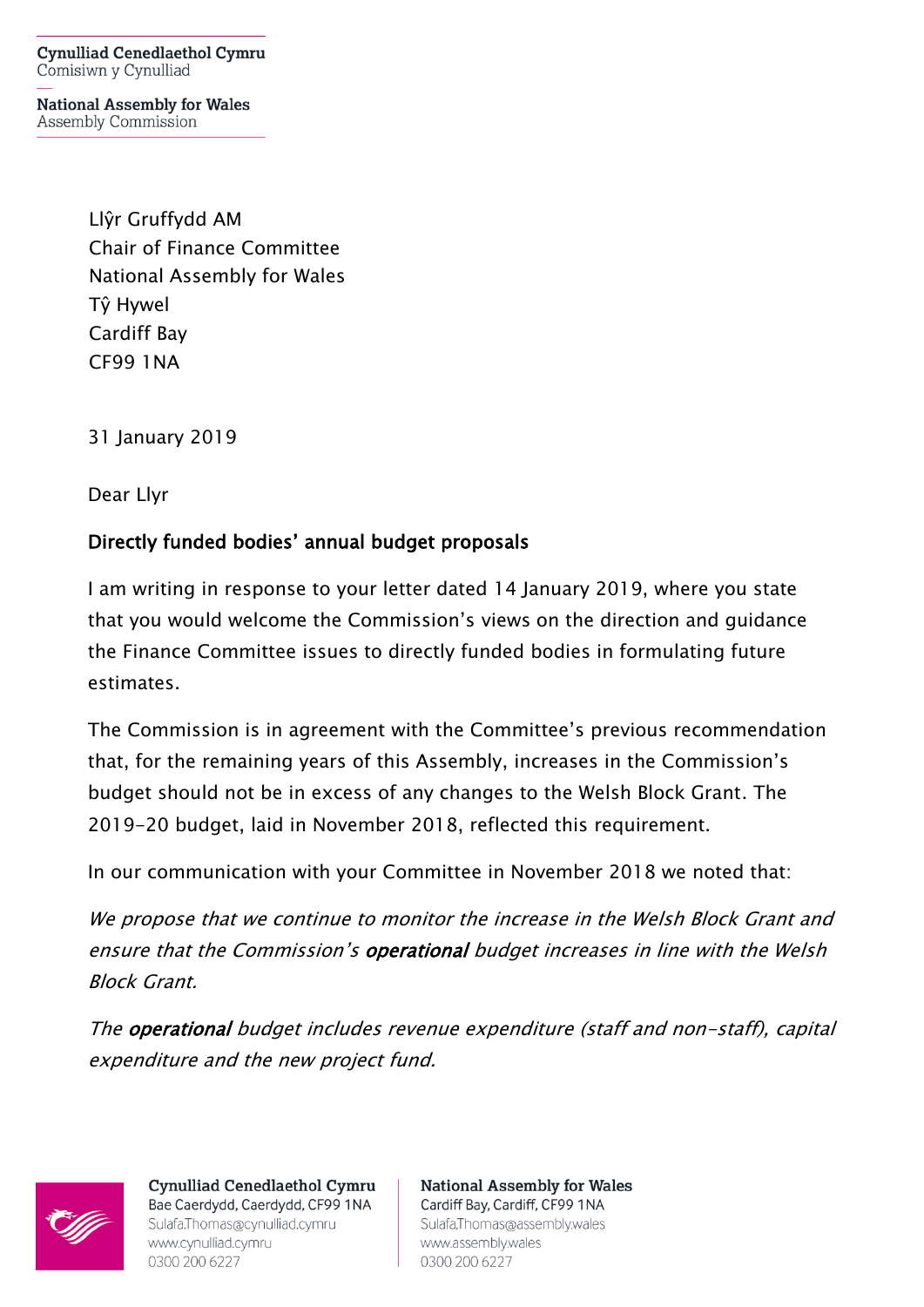The operational budget excludes any non-cash amounts (pension finance costs (AME) and depreciation), and any Member or election related costs (including the Remuneration Board's Determination budget). These amounts are mainly outside the control of the Commission; with the AME budget set, based on advice provided by the Government's Actuaries Department (GAD) and the Determination Budget set by the independent Remuneration Board.

The Commission is currently in the early stages of constructing its 2020-21 budget and will again wish to be mindful of changes in the Welsh Block Grant. However, early conversations with Welsh Government (WG) officials have indicated that the estimates used during 2018, to establish the potential increase in the Welsh Block Grant, may not be available during 2019. Further consultation work with WG officials will be required during 2019 to establish an alternative reasonable estimate of the potential increase to the Welsh Block for 2020-21.

## The Commission therefore agrees with the Committee in its assessment that "linking the budgets of directly funded bodies to the block grant increase will continue to be problematic".

If an estimate of the change in the Welsh Block Grant is not available, then the Commission will continue with the open and transparent approach adopted for its 2019-20 budget, in setting its 2020-21 budget. The Commission will also continue to use inflation projections (e.g. published HM Treasury deflator figures<sup>1</sup>) as a reference point for the reasonableness of its operational budget.

Historically, the Commission sets its budget around its strategic goals, based upon the resources required to deliver its statutory duties, as I stated in an evidence session in your Committee on 5 October 2017:

"Our starting position is always the strategic goals of the Assembly, which you'll remember from before: providing outstanding parliamentary support to engage with all the people of Wales and champion the Assembly, and, of course, to use

<sup>1</sup> https://www.gov.uk/government/statistics/gdp-deflators-at-market-prices-and-money-gdp-december-2018 quarterly-national-accounts



-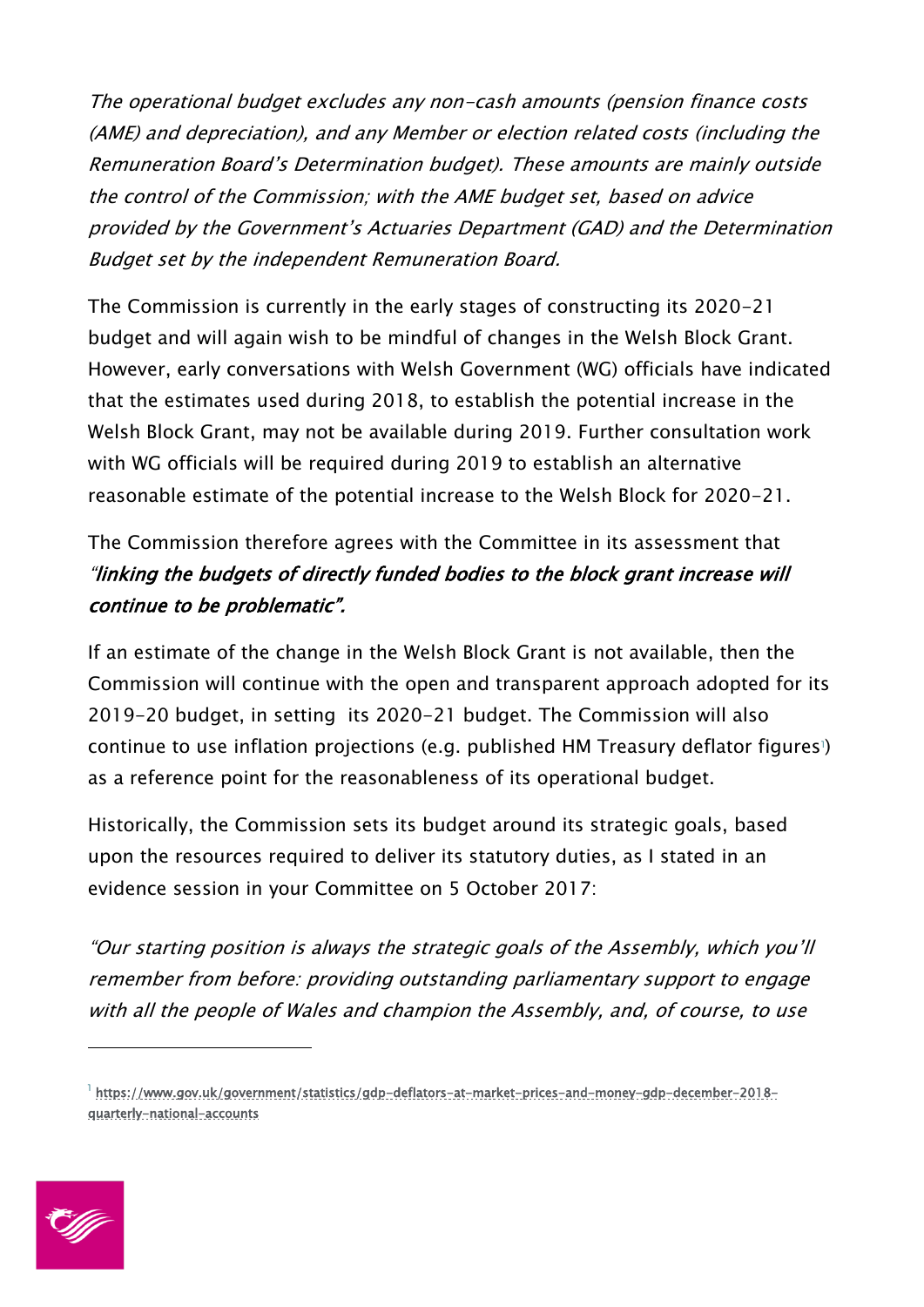resources wisely. We're also mindful, of course, of the statutory duty of the Commission to provide staff, property and services to do the work that the Assembly has decided it wants to do".

In the event that a reasonable estimate of the increase to the Welsh Block Grant is not available, we believe that this process will provide reassurance to the Committee that the Commission will continue to construct its budget in a robust, transparent manner using published HM Treasury data as a reference point for increases in its operational budget. We note that the Committee, in October 2018, welcomed the changes made to the presentation of our 2019-20 budget document:

"The Committee firmly believes that the changes contribute to transparency in budgeting.

## The Committee welcomes the approach taken by the Chief Executive since her appointment, and is particularly pleased with the openness shown by the Chief Executive and her willingness to work with the Committee".

The Commission is mindful of the pressures and cuts being faced by the wider public sector and has consistently demonstrated its commitment to efficiency, effectiveness and value for money, ensure it "uses resources wisely" one of its key strategic objective.

We will always consider returning any underspend on the overall Commission budget (as was done with a Determination budget underspend in December 2018), if we conclude that we are not able to make efficient, effective use of the available funds to deliver Commission priorities within the financial year.

As ever, if there is any further information your Committee would like, please let me know.